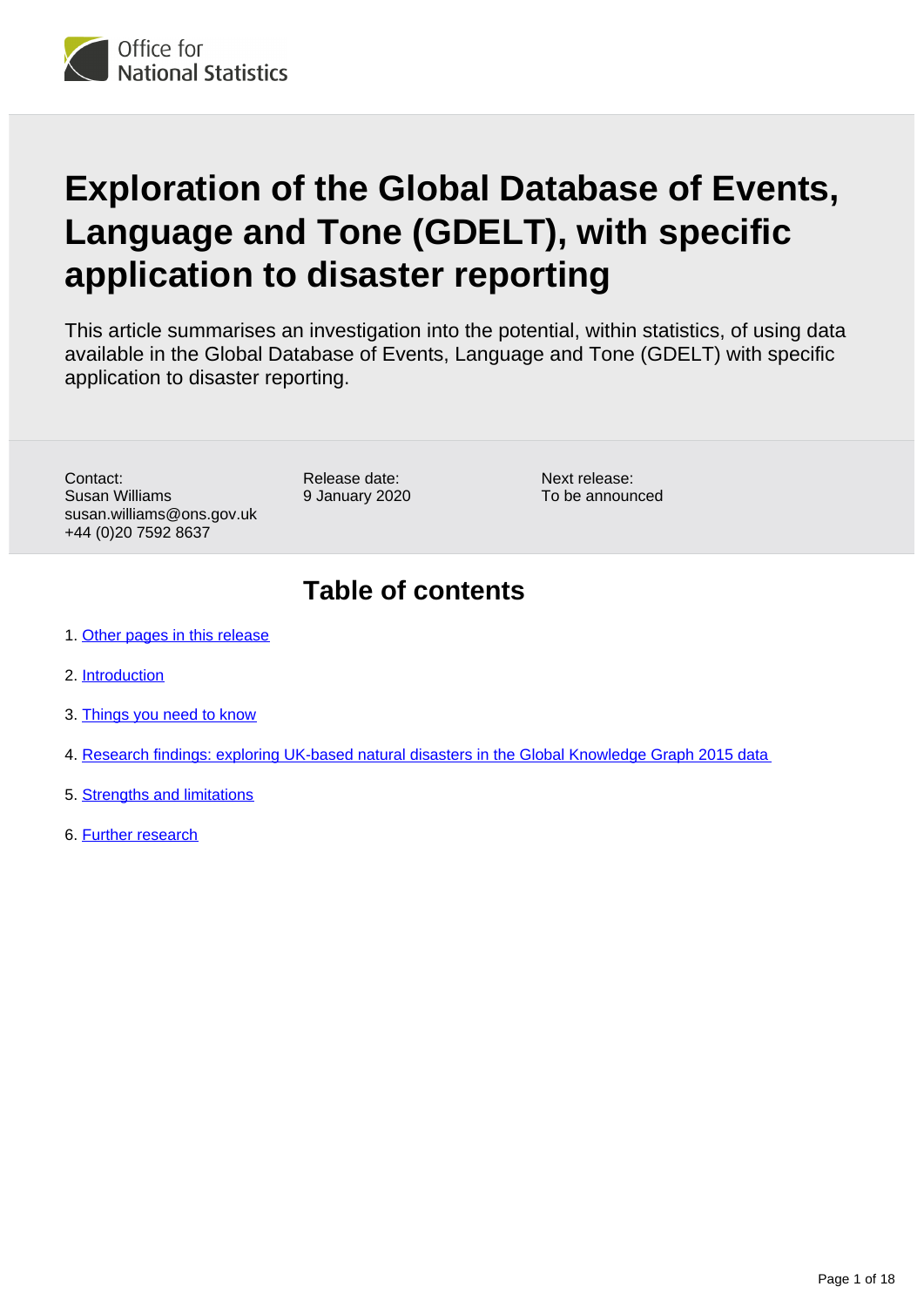## <span id="page-1-0"></span>**1 . Other pages in this release**

This release is split into an article and two accompanying notes.

This article contains the main findings of the investigation, and the strengths and potential limitations of using the Global Database of Events Language and Tone (GDELT) data within our application of disaster reporting.

The two accompanying notes are:

- an [Appendix,](https://www.ons.gov.uk/peoplepopulationandcommunity/birthsdeathsandmarriages/deaths/methodologies/globaldatabaseofeventslanguageandtonegdeltappendix) which provides technical details for using GDELT data, including an overview of data access options, relevant databases, main variables, and examples of inaccuracies discovered in the data that should be considered when using GDELT
- a **[Data quality note](https://www.ons.gov.uk/peoplepopulationandcommunity/birthsdeathsandmarriages/deaths/methodologies/globaldatabaseofeventslanguageandtonegdeltdataqualitynote)**, which addresses some of the more general quality questions relevant to the use of unofficial data sources in the context of disaster reporting

## <span id="page-1-1"></span>**2 . Introduction**

The United Nations' Sustainable Development Goals (SDGs) are an initiative to support global sustainable development. United Nations (UN) countries need to report on progress towards each of the SDGs via a set of defined indicators. The Office for National Statistics (ONS) is responsible for identifying and putting in place mechanisms to source and publish indicator data for the UK.

Many of the UK indicators are readily available from official data but, at the time of this research, there was a data gap around the economic and social impact of disasters. More specifically, quantitative data were needed on the number of deaths, missing persons and directly affected persons, as well as the direct economic loss attributed to disasters.

This detail of information is required by the following SDG indicators:

- SDG Indicator 1.5.1: number of deaths, missing persons and directly affected persons attributed to disasters per 100,000 population.
- SDG Indicator 1.5.2: direct economic loss attributed to disasters in relation to global gross domestic product (GDP).

For an overview of current reporting progress, see the **SDG UK data website**.

While various maintained databases exist recording the global impacts of disasters, the UK does not usually feature within them as the social and economic impacts of UK-based disasters are deemed too low to be included. However, UK reporting for these SDG indicators has proposed to extend the definition of a disaster to that of a hazard, such as flooding or storms, and these do occur regularly in the UK.

The [Global Database of Events, Language and Tone \(GDELT\)](https://www.gdeltproject.org/) project publishes data on broadcast, print and web news articles. The GDELT data contain information automatically extracted from online news media around the world. Supported by [Google Jigsaw](https://jigsaw.google.com/), the project uses advanced machine learning techniques and text analysis of these news articles to identify various items such as events, themes or topics, number of mentions, or tone of text.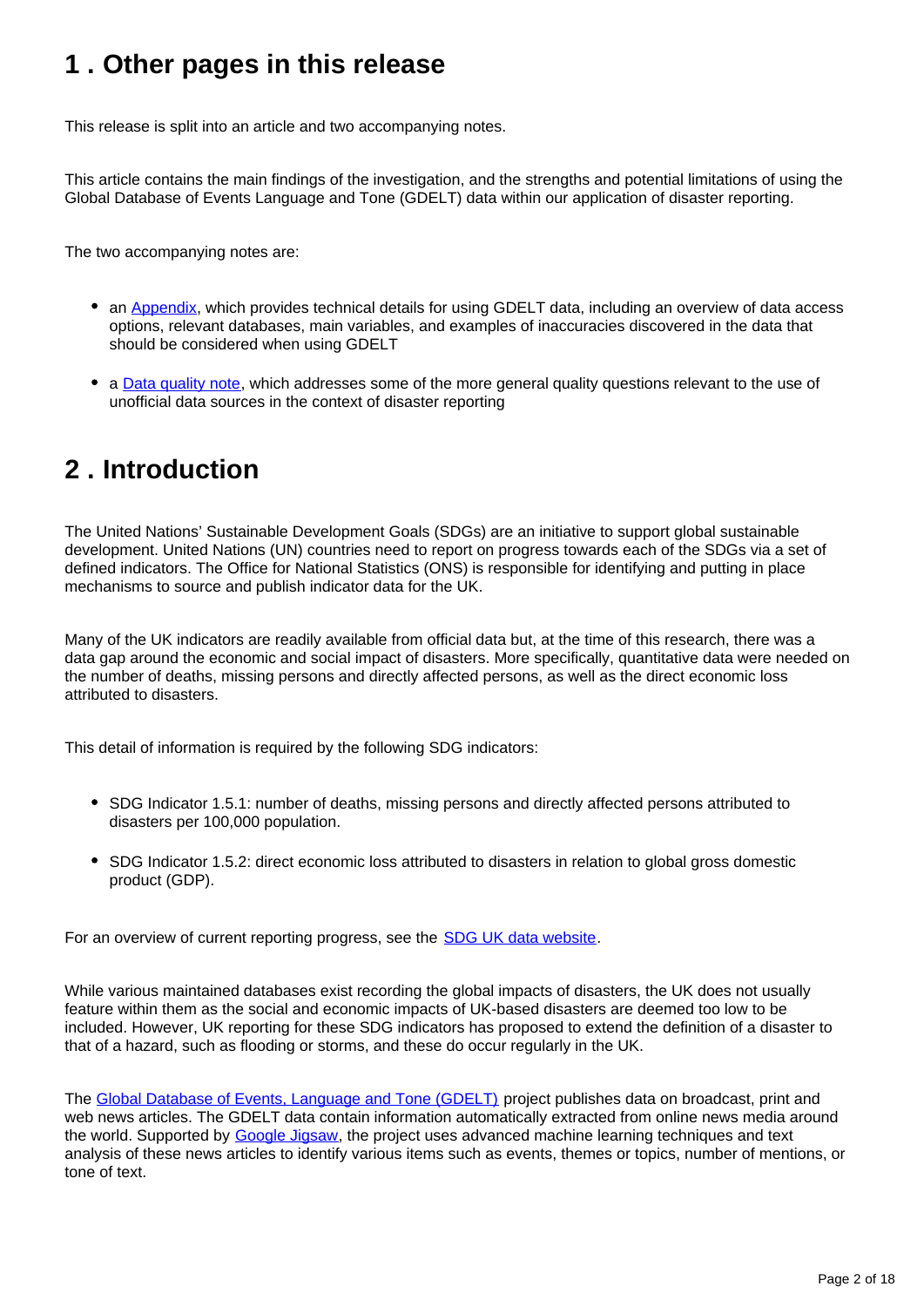The main benefits of the data within the production of statistics are its timeliness, geographical reach, level of spatial reporting and detail. The data are also freely accessible and actively maintained.

This research explores the data available in GDELT with specific application to SDG disaster reporting. Its objectives are:

- to learn how to access and handle the GDELT data
- to better understand the variables within GDELT data
- to better understand the quality of GDELT data
- to develop and evaluate approaches to identify "disasters" through GDELT data
- to provide proposals for further research.

## <span id="page-2-0"></span>**3 . Things you need to know**

### **What is GDELT?**

The Global Database for Events, Language and Tone ([GDELT](https://www.gdeltproject.org/)) project aims to extract as much information as possible from news articles reported around the world. GDELT captures details such as who is mentioned, what is talked about and where things have happened, together with metrics such as how many times an article is published and when.

GDELT also derives information by using the text in articles to categorise them and map their content into themes or topics. The taxonomy used within GDELT is based on the [Conflict and Mediation Event Observations \(CAMEO\)](http://www.eventdata.parusanalytics.com/data.dir/cameo.html) framework, although there are additional categories as CAMEO is not well suited to cover all types of event. These additional categories make it is possible to track impacts of events like industrial accidents, natural disasters and disease epidemics.

Other derived information includes a sentiment score based on an article's text, as well as the identification of single events by grouping articles that are referring to the same event.

A collection of databases is produced resulting from scanning news outlets across the globe every 15 minutes. The latest version of GDELT, which we used in our research, starts with data collection from February 2015 onwards, although we are aware that a new version is due out early 2020. An earlier version reaches back to 1979.

### **GDELT databases**

The GDELT project has a massive scope, with data organised in different "collections", which allow different views of partially overlapping aspects of the news landscape. This research focused on GDELT's Global Knowledge Graph (GKG) that records every news article alongside all the people, organisations, themes, locations and numbers mentioned in the article. Table 1 illustrates the subset of variables used in our research within the GKG database.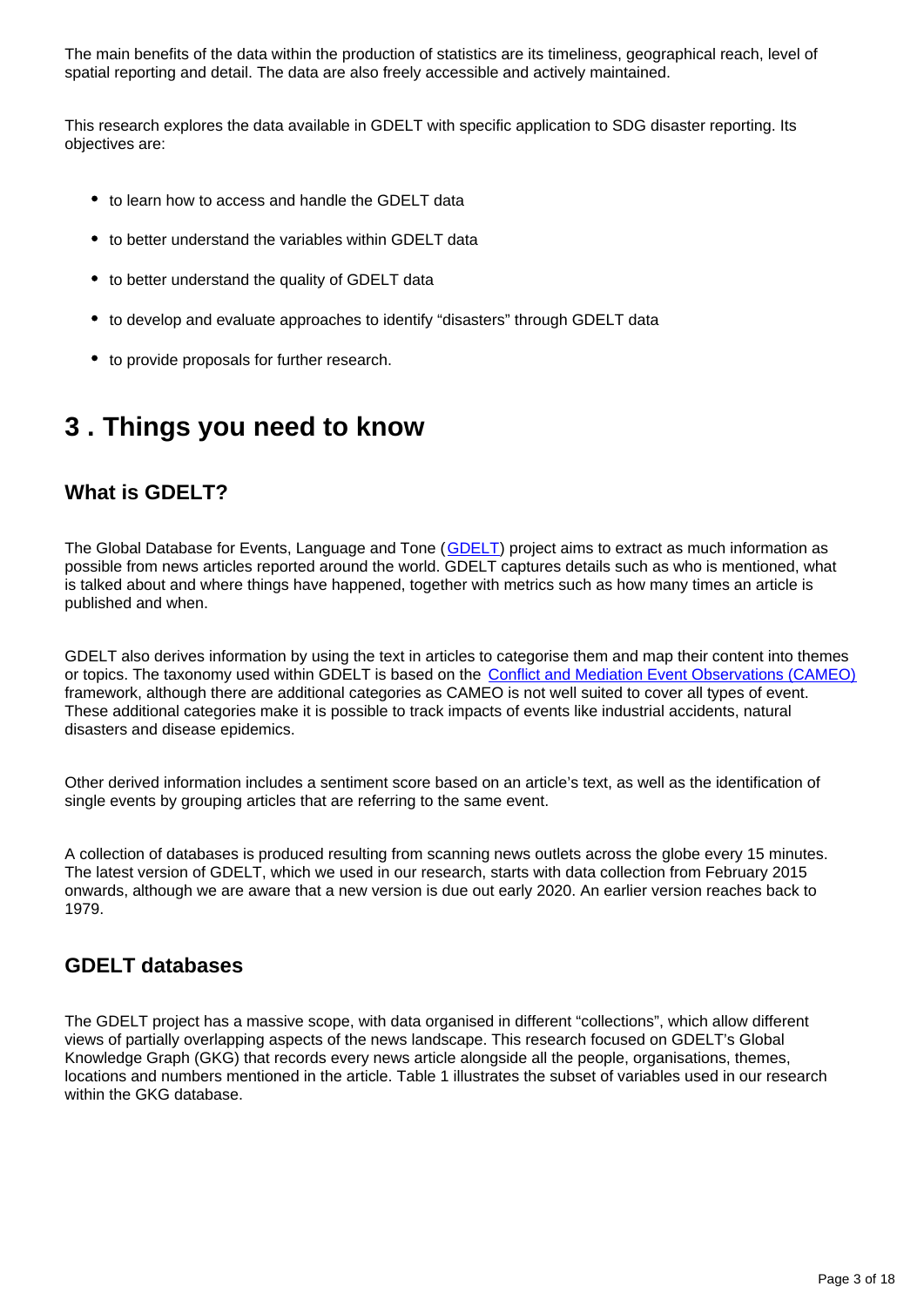Table 1: Example news article entry extracted from the GDELT's Global Knowledge Graph (GKG) database: subset of fields used in our analysis

|--|--|

#### V1LOCATIONS V1PERSONS V1ORGANIZATIONS

| www.leighjournal.co.uk/news AFFECT# | 6000000<br>0#People<br>#United<br>Kingdom;<br>etc | TAX FNCACT MAN; 4#Caernarfon,<br>KILL:<br>CRISISLEX T03<br>DEAD; etc. | Gwynedd,<br>United<br>Kingdom;       | adrian<br>holme; etc.               | cumbria police;<br>co antrim; etc. |
|-------------------------------------|---------------------------------------------------|-----------------------------------------------------------------------|--------------------------------------|-------------------------------------|------------------------------------|
| V1.5TONE                            | V2GCAM                                            | V <sub>2.1</sub> ALLNAMES                                             | V2.<br>1AMOUNTS                      | V <sub>1.5</sub> TONE               |                                    |
| 4.60921,<br>2.00400,<br>$0.0,$ etc. | wc:969,<br>c1.3:3.<br>c12.1:5<br>6. etc.          | Storm Desmond,<br>35; Environment,<br>47; etc.                        | 130, flood<br>warnings,<br>144; etc. | 4.60921,<br>2.00400,<br>$0.0,$ etc. |                                    |

Source: GDELT project

The variables in Table 1 are briefly explained as:

V2SOURCECOMMONNAME: the Uniform Resource Locator (URL) for the top-level domain of an article.

V2COUNTS: the list of counts found in the article. Each count entry will have the following form:

- Count Type, which is most commonly "Affect", "Arrest", "Kidnap", "Kill", "Protest", "Seize" or "Wound", as specified in CAMEO.
- Count, which is the actual count being reported; in our example, 60 million.
- Object Type, which identifies what the number relates to; in our example, people.
- Location, which is GDELT's derivation of the place to which the article mainly refers.

V1THEMES: lists all the themes ([XLS, 27KB\)](http://data.gdeltproject.org/documentation/GDELT-Global_Knowledge_Graph_CategoryList.xlsx) that GDELT has mapped the article's text into. Again, these themes are mainly based on CAMEO. Our example only shows a subset of the themes for this article.

V1LOCATIONS: lists all locations mentioned in the article, and is prefixed with a location type; in our example "4" indicates the location as a WORLDCITY.

V1PERSONS: lists all person names found in the text.

V1ORGANIZATIONS: lists all company and organisation names found in the text.

V1.5TONE: a set of six core emotional dimensions found in the text of the article, each delimited by a comma. The main three are: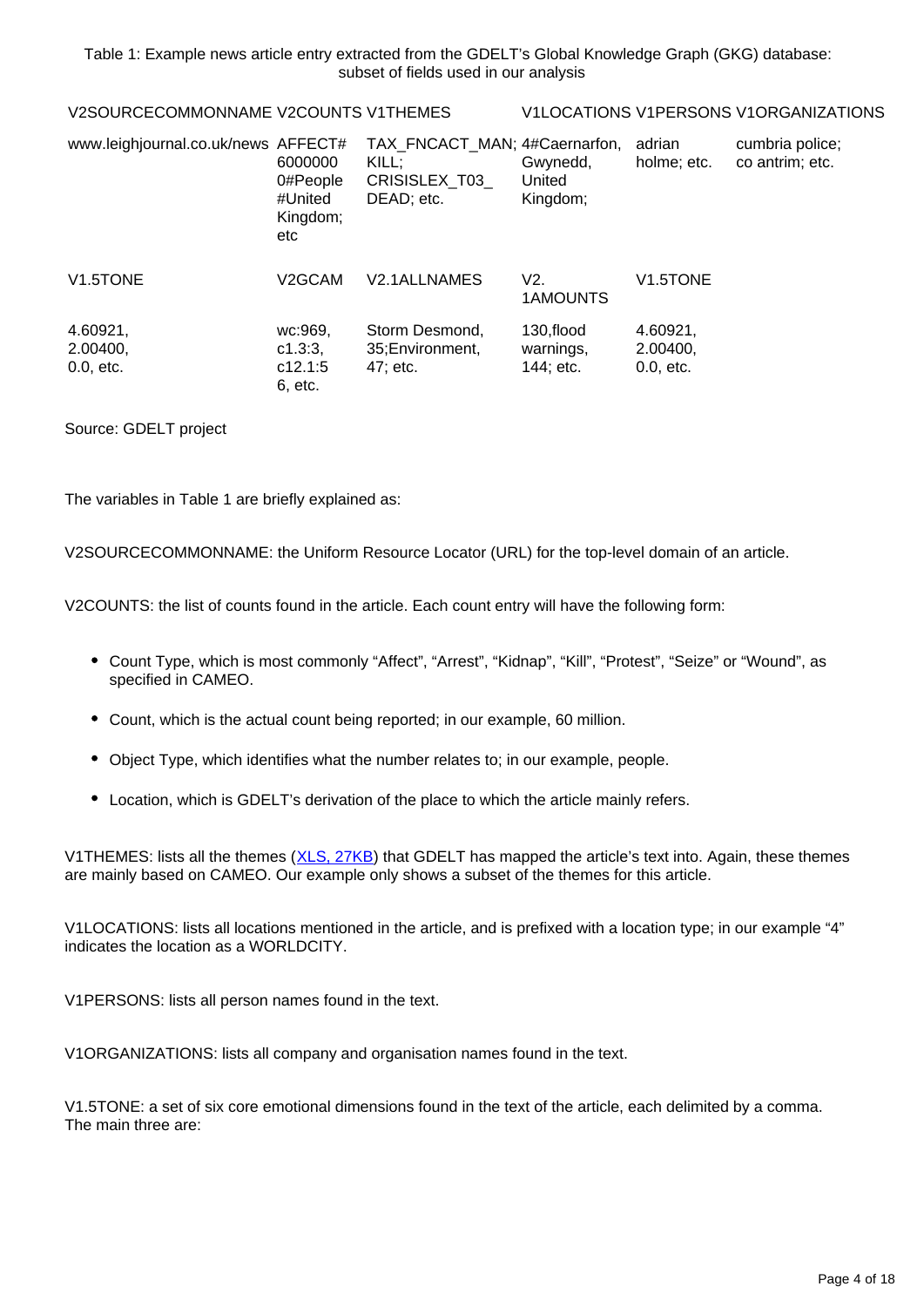- Tone, which is an average tone of the document as a whole; the score ranges from negative 100 to positive 100
- Positive Score, representing the percentage of words that were found to be positive
- Negative Score, representing the percentage of words that were found to be negative

GCAM: the Global Content Analysis Measures (GCAM) system is a rich source of information which provides the number of words that are found in a wide collection of data dictionaries. In our example, "wc:969" tells us there are 969 words in the article, "c1.3:3" tells us there are three words in the dictionary coded as c1.3, and "c12.1:56" tells us there are 56 words associated to the dictionary coded as c12.1.

V2.1ALLNAMES: lists all proper names referenced in the document along with the character offsets of where they can be found in the article.

V2.1AMOUNTS: lists all precise numeric amounts found in the article, each with the following form:

- Amount, which is the actual number found
- Object, which identifies the object the number refers to
- Offset, which is the character offset of the quoted statement within the article

An overview of the different databases and versions of GDELT, as well as other example entries and a more detailed explanation of variables are included in **[Section 2 of the Appendix](http://%20https://www.ons.gov.uk/peoplepopulationandcommunity/birthsdeathsandmarriages/deaths/methodologies/globaldatabaseofeventslanguageandtonegdeltappendix#gdelt-databases)**.

### **GDELT data access**

GDELT data can be freely accessed. Access is possible in a number of ways, including:

- a full-text api that can be accessed through a browser address bar
- GoogleBigQuery
- downloading of raw files

Access options for the main databases are described in [Section 3 of the Appendix](https://www.ons.gov.uk/peoplepopulationandcommunity/birthsdeathsandmarriages/deaths/methodologies/globaldatabaseofeventslanguageandtonegdeltappendix#gdelt-data-access-details).

### **Alternative data sources on disasters**

For disaster reporting, a number of alternative data sources could also be considered. A short discussion of the main disaster databases can be found in **[Section 4 of the Appendix](https://www.ons.gov.uk/peoplepopulationandcommunity/birthsdeathsandmarriages/deaths/methodologies/globaldatabaseofeventslanguageandtonegdeltappendix#known-disaster-databases)**.

### **Analysis scope**

The following analyses sometimes rely on crude assumptions and should be viewed through the lens of a "proof of concept" stage. The aim was to provide an overview of the scope of potential analyses involving GDELT data. This project only included data from February 2015 to January 2016.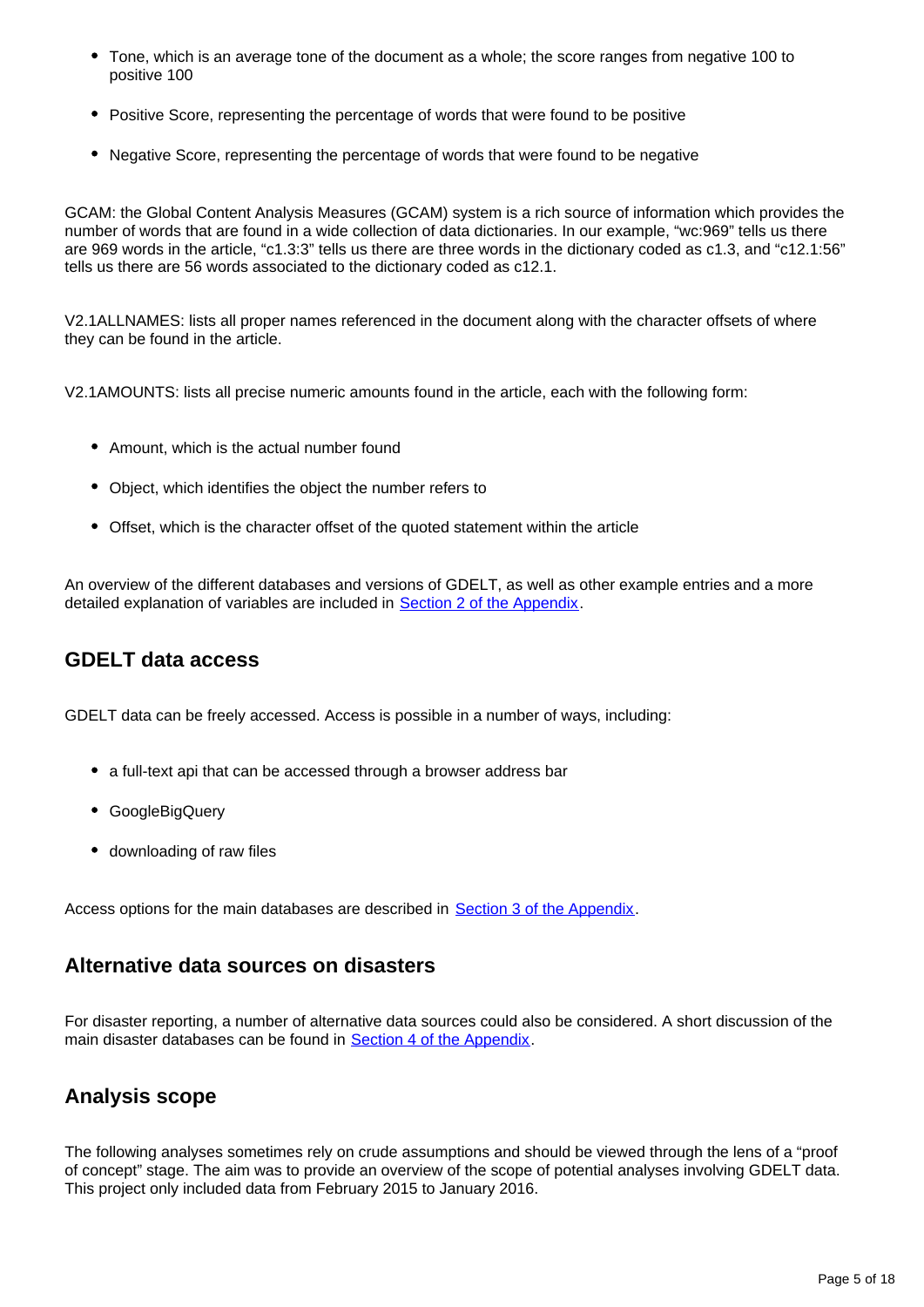## <span id="page-5-0"></span>**4 . Research findings: exploring UK-based natural disasters in the Global Knowledge Graph 2015 data**

The goals of this exploration were:

- to see if the Global Database for Events, Language and Tone (GDELT) Global Knowledge Graph (GKG) dataset offers a level of detailed information that is useful as additional information to existing disaster databases
- to explore whether disaster-related mortality data can be extracted
- to verify data accuracy

For this purpose, GDELT GKG data covering the period November 2015 to January 2016 were analysed as two big natural disasters that took place in the UK in December 2015.

The first, called Storm Desmond, brought heavy rain, flooding and severe disruption with damage to infrastructure to many parts of north west England, Yorkshire, the Scottish Borders and Northern Ireland, as well as other parts of the UK in the period around 4 to 6 December 2015.

The second was Storm Eva that brought severe flooding around 26 December 2015 and affected many areas around Greater Manchester, Lancashire and Yorkshire.

These two natural disasters had sufficient impact to be included within the international [Emergency Events](https://www.emdat.be/index.php)  [Database \(EM-DAT\)](https://www.emdat.be/index.php) with details shown in Table 2.

|       | Table 2: Economic and social impact of disasters<br>UK, December 2015 |     |                                           |                |  |
|-------|-----------------------------------------------------------------------|-----|-------------------------------------------|----------------|--|
|       | Date                                                                  |     | Deaths Total people affected Total damage |                |  |
|       | Storm Desmond 4 to 6 December 2015 3                                  |     | 15.600                                    | 1,200,000k USD |  |
| Flood | 26 December 2015                                                      | - 0 | 48.000                                    | 1,200,000k USD |  |

Source: EM-DAT: The Emergency Events Database - Universite Catholique de Louvain (UCL) - CRED

### **Identifying UK-based disasters through articles**

We chose to explore whether disasters could be identified based on fluctuations in the volume of news articles referencing UK-based disasters.

To identify articles referring to UK-based stories, a number of filtering approaches were trialled before deciding to use the GKG's "V1LOCATIONS" variable. This references all locations, in the order that they are placed, in an article's text. Only articles that referenced a UK location at least twice were selected, and a secondary condition required that these locations also be in the first couple of location mentions. This signified that the UK locations are more important in the article than other non-UK locations that might be mentioned later on.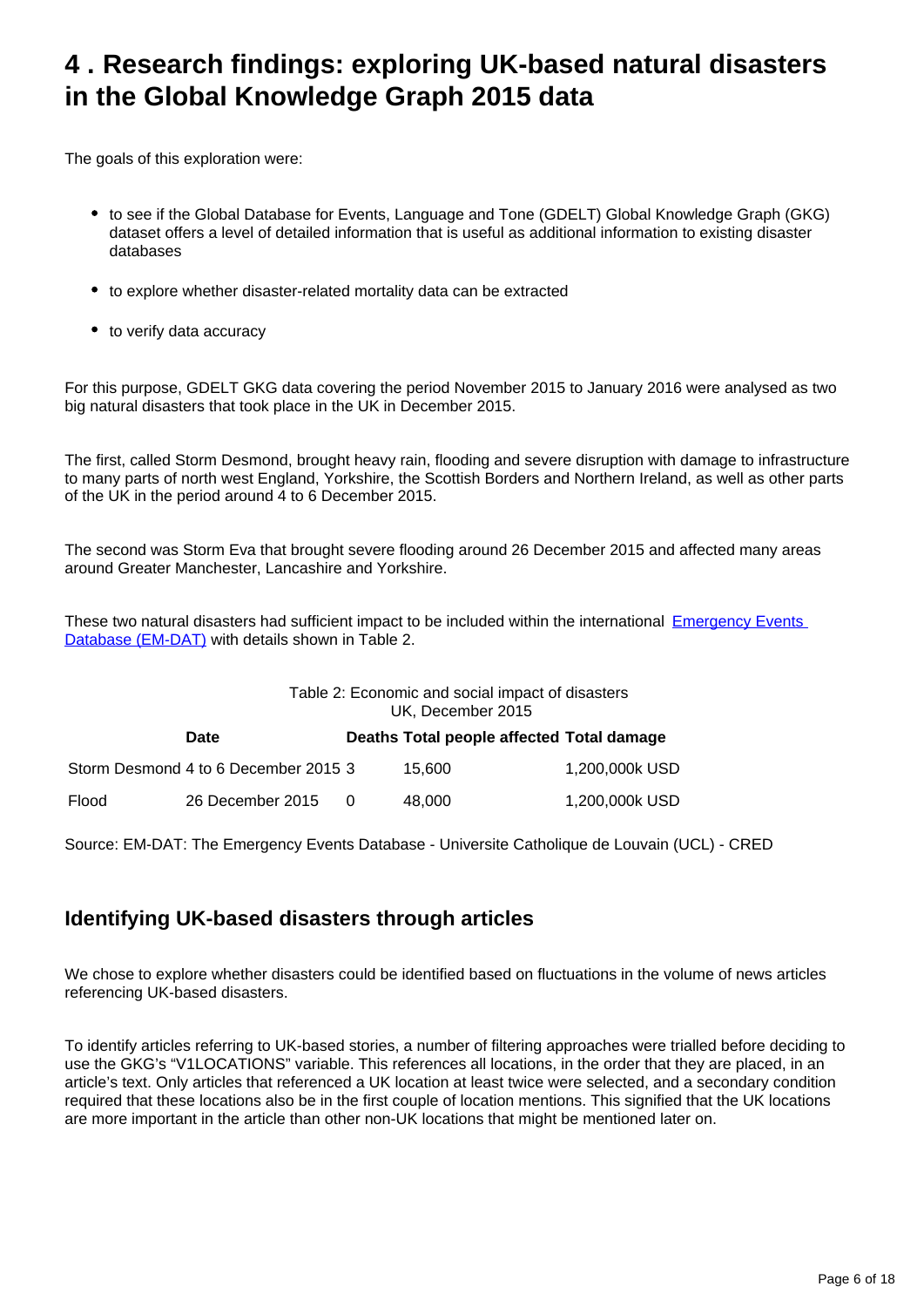Disaster-related articles were identified using the GKG's derived "V1THEMES" variable. Although the mechanism behind GDELT's theme allocation to articles is not clear, generally it maps words or phrases found in the text to themes found in the [Conflict and Mediation Event Observations \(CAMEO\)](http://www.eventdata.parusanalytics.com/data.dir/cameo.html) framework. The text in an article might be mapped into multiple themes and the GKG gives all the themes related to an article.

We made use of the "V1THEMES" variable to filter our UK-based articles down to a subset that contained at least one theme of "NATURAL\_DISASTER". In a similar way to identifying UK-based articles, a secondary condition was that the theme of "NATURAL\_DISASTER" should be found early in the list of themes, to indicate its prominence within the article itself.

After filtering articles by UK location and a theme of "NATURAL\_DISASTER", the percentage of these articles as a proportion of all UK articles followed the pattern depicted in Figure 1 during the period November 2015 to February 2016.

#### **Figure 1: Disaster-related articles as percentage of all articles**

#### **November 2015 to January 2016**



November 2015 to January 2016



#### **Source: GDELT project**

Storm Desmond can be observed in the peak on 5 to 6 December 2015, while Storm Eva and the subsequent days of severe flooding can be seen in the peak around 27 December 2015.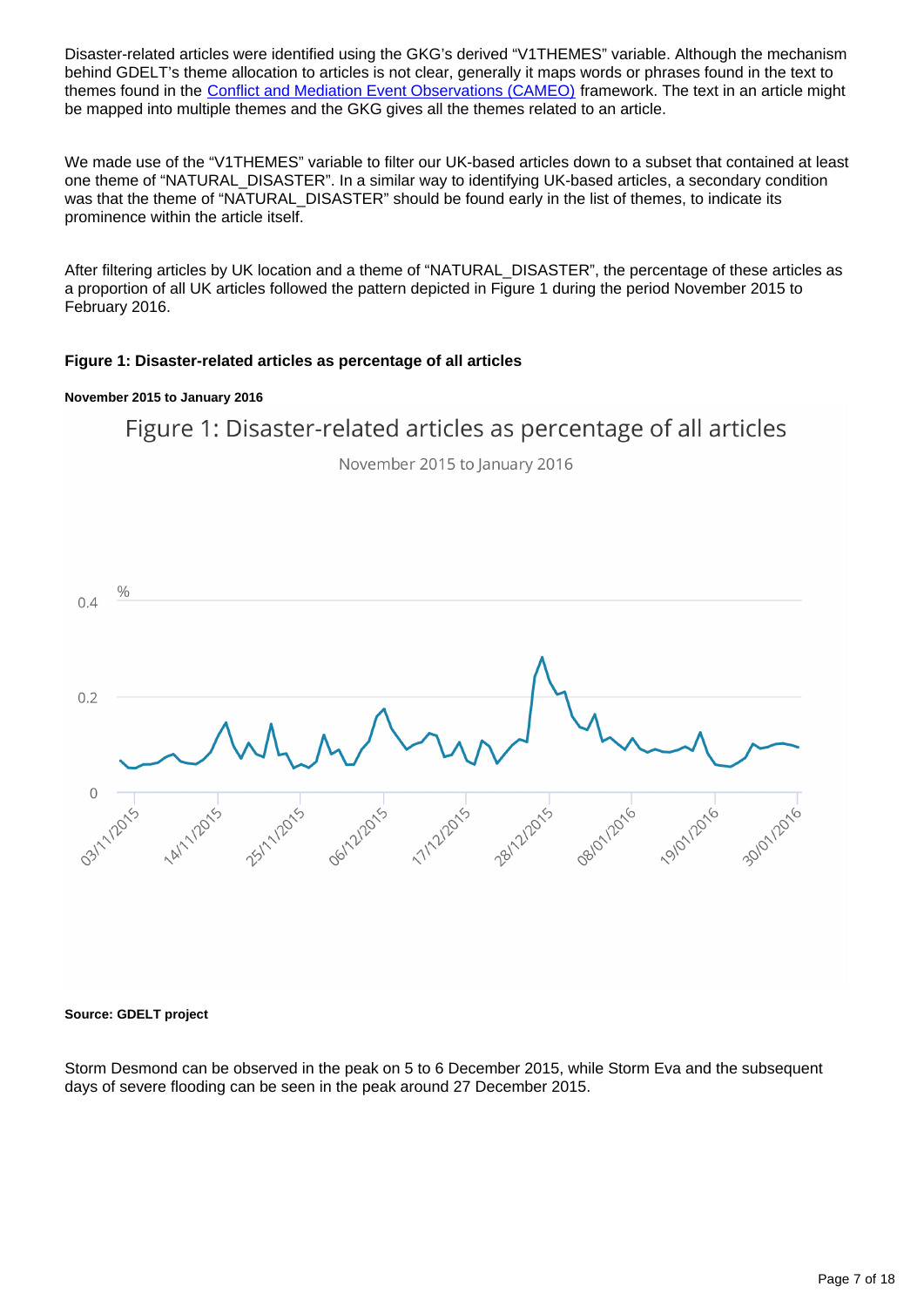The "V2SOURCECOMMONNAME" variable in the GKG contains each article's Uniform Resource Locator (URL). Although not all article URLs provide information about the article content, they were a good source for this information with many URLs containing the article heading. Manually skimming through URLs of the article selection on peak dates suggested reasonable accuracy as most articles seemed related to Storm Desmond or the flooding in UK. A search for the terms "flood", "storm", "rain" and "wind" showed that the majority of URLs contained at least one of these words on the days of interest.

A specific issue in our approach to the selection of UK natural disaster-based articles, as illustrated in Figure 1, is the presence of other smaller peaks that could not directly be associated with major natural disaster events. A cursory investigation on the dates of these peaks revealed that they tend to occur at the weekends, leading us to consider if weekend reporting tends to have fuller reporting on natural disasters than midweek. This might be explored in future research.

In summary, our research showed us that filtering articles based on the theme of "NATURAL\_DISASTER" and identifying specific disasters in GDELT is difficult. Identifying larger disasters based on the number of articles that have a "NATURAL\_DISASTER" theme assigned to them, as in this research, seems to work reasonably well. However, smaller or less sensational events are much harder to deal with, as they might be hardly recognisable against background noise.

In respect of two main 2015 UK disasters, Storm Desmond during the period 4 to 6 December, and a major flood commencing 26 December, peaks in disaster reporting can be identified in GDELT. The relevance of extracted articles is promising but insufficient, underlining a need for better noise reduction in article selection. Exploration of further disasters or hazards of interest would be useful to draw more valid conclusions about the detectability of these events. GDELT GKG only commenced in 2015, limiting the number of disasters that the data can currently be searched for. Ideally, data for at least one more year should also be explored to check for the impact of seasonality.

### **Extracting numeric information from disaster articles**

This section considers the two GDELT variables available in the GKG that hold numeric information extracted from news articles "V2.1AMOUNTS" and "V2.1COUNTS".

The "V2.1AMOUNTS" variable lists all numeric data referenced in the document, together with the object it refers to. The "V2.1COUNTS" variable only lists counts that belong to specific categories found in the CAMEO framework, and adds location information to each entry based on the surrounding text. Section 3 gives more detail, and further information is included in [Section 2 of the Appendix](https://www.ons.gov.uk/peoplepopulationandcommunity/birthsdeathsandmarriages/deaths/methodologies/globaldatabaseofeventslanguageandtonegdeltappendix#gdelt-databases).

#### **Top numeric expressions in disaster articles**

Using the GKG "V2.1AMOUNTS" variable, we extracted the most common numeric expressions from our disaster articles around the two peaks in December 2015.

Figure 2 shows us that the most common expressions for these articles in late December all seemed to be related to the flooding that started on 26 December.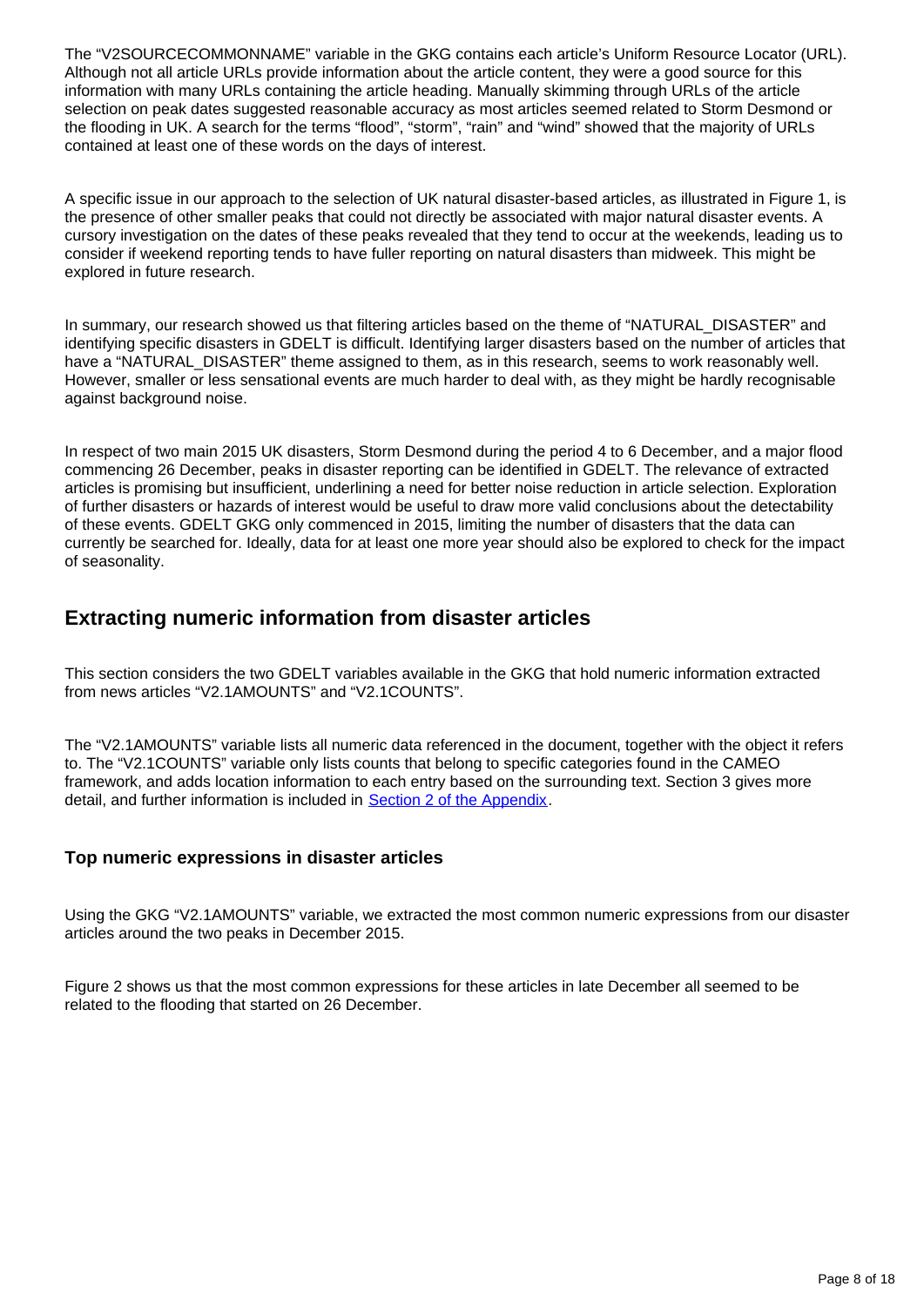#### **Figure 2: Numeric expressions by number of articles for UK floods**

#### **26 to 30 December 2015**

## Figure 2: Numeric expressions by number of articles for UK floods



26 to 30 December 2015

#### **Source: GDELT project**

By contrast, Figure 3 shows that the top four expressions in our articles during 5 to 12 December 2015 (the period covering Storm Desmond and its immediate aftermath) actually originate from references to the UN [Climate Change Conference in Paris](https://www.un.org/sustainabledevelopment/cop21/) where billions of pounds in aid were promised to help millions of people. More sophisticated filtering to select articles referring to current UK-based disaster articles might help to improve this analysis.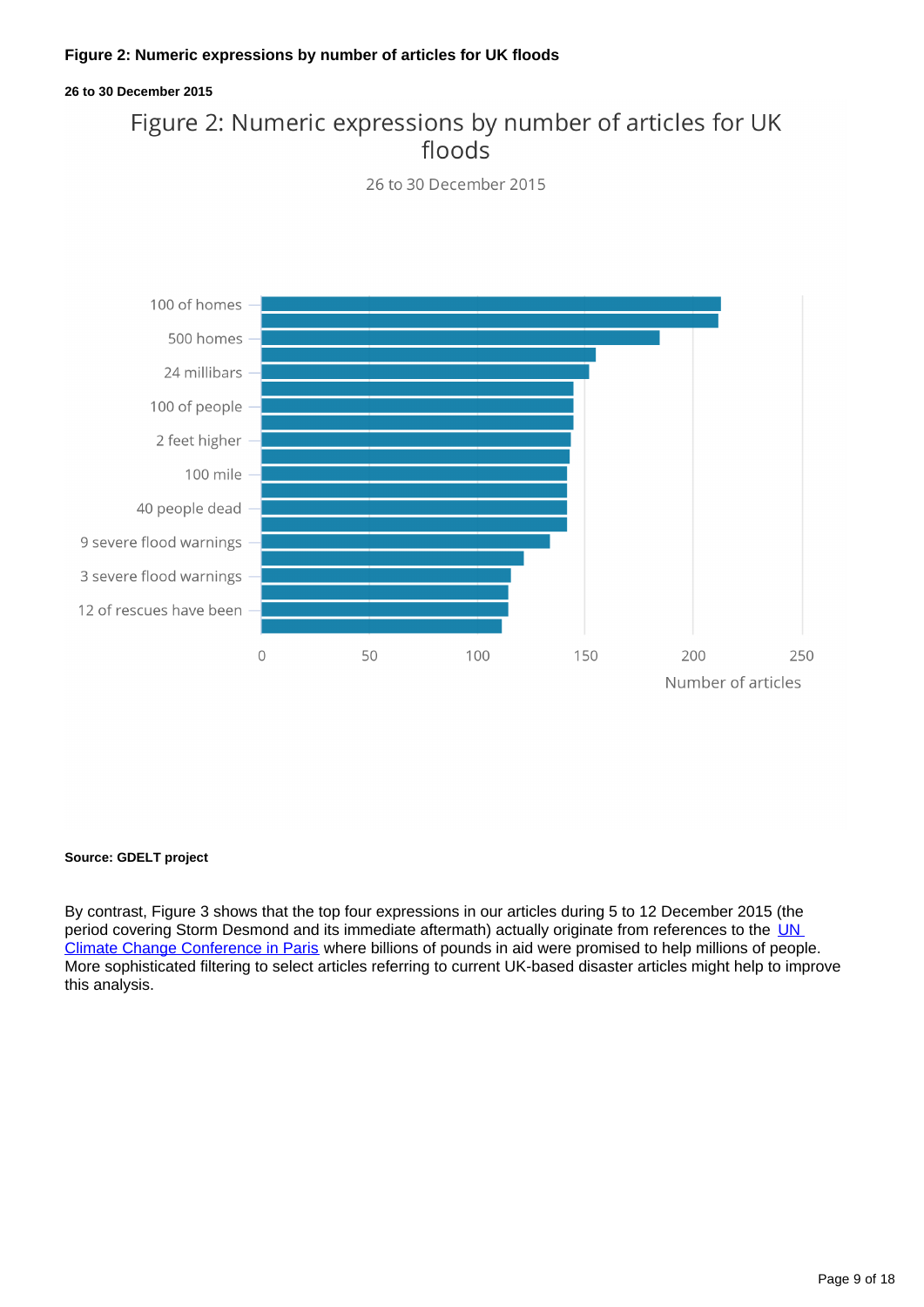#### **Figure 3: Numeric expressions by number of articles for Storm Desmond**

#### **5 to 12 December 2015**

## Figure 3: Numeric expressions by number of articles for Storm Desmond





#### **Source: GDELT project**

A more targeted analysis on numeric data in the GKG "V2.1AMOUNTS" variable in the context of mortality was also performed. Three people died as a consequence of Storm Desmond, and expressions involving mortality were extracted from our disaster articles during the period 5 to 12 December 2015.

There were only 27 articles for which consistent phrases around mortality could be extracted, and the top mortality expression in them of "300 dead" was a reference to an historical event – a flood in the 1980s that had killed 300 people. As illustrated in Figure 3, this expression on mortality did not manage to be one of the top phrases within all our disaster articles from this period.

In summary, using GDELT information to extract specific numeric data from relevant articles is challenging. However, a more sophisticated text analysis on the numeric expressions available in the GKG could improve this information. For example, it might be useful to group together expressions found in the GKG "Amounts" variable that refer to the same thing, such as treating "500 properties", "500 homes" and "500 houses" as the same expression.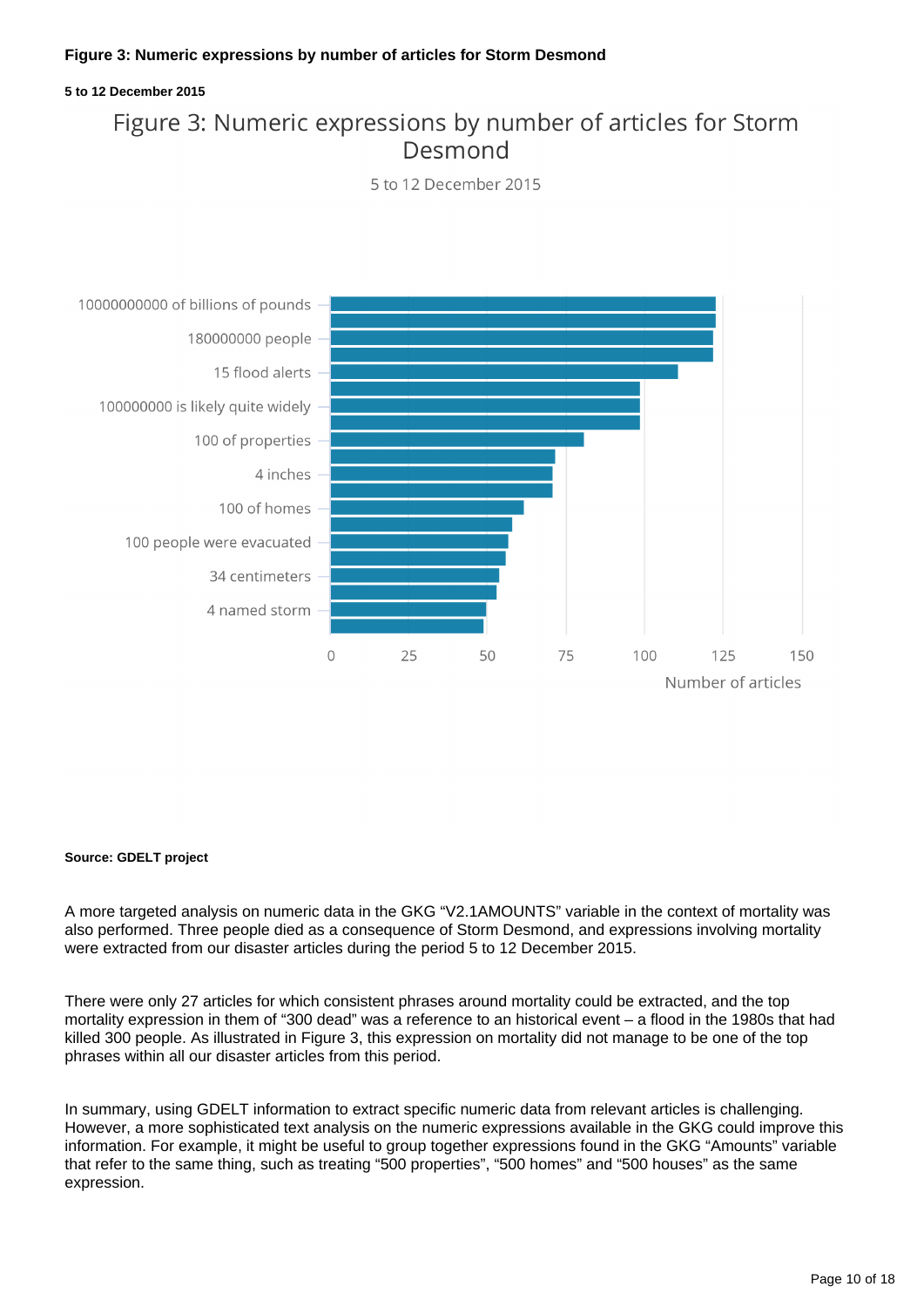### **Extracting geographical information from disaster articles**

This section contains our research into the locational information found in articles and made available in GDELT's GKG database. As a specific use case, we explored the locational information around the known deaths attributed to Storm Desmond.

The GKG "V1LOCATIONS" variable captures every mention of a location in an article, and this information was used in the following investigation.

In total, there were three deaths directly attributed to Storm Desmond: one person drowned in the River Kent in Cumbria, one person was blown into the side of a bus in London and one person was a resident of Northern Ireland who was found in a river in the Republic of Ireland, close to the Irish border.

We started by considering all the articles we had found using the filtering criteria for detecting UK-based disasters above, namely that the articles should mention UK locations prominently and that they should have at least one theme of "Natural Disaster". As Storm Desmond passed over the UK during the period 4 to 6 December 2015, we further restricted our articles to those being published during the period 5 to 12 December 2015. For our restricted subset of articles, the "V2.1AMOUNTS" variable from the GKG was analysed for articles referencing one, two or three deaths, and 27 articles were identified. Using the "V1LOCATIONS" GKG variable on these articles, the frequency of locations mentioned is shown in Figure 4.

**Figure 4: Location-mentions in 27 articles published between 5 and 12 December 2015 that contained a phrase related to mortality and one of the numbers one, two or three.**

Figure 4: Location-mentions in 27 articles published between 5 and 12 December 2015 that contained a phrase related to mortality and one of the numbers one, two or three.



**Source: GDELT project**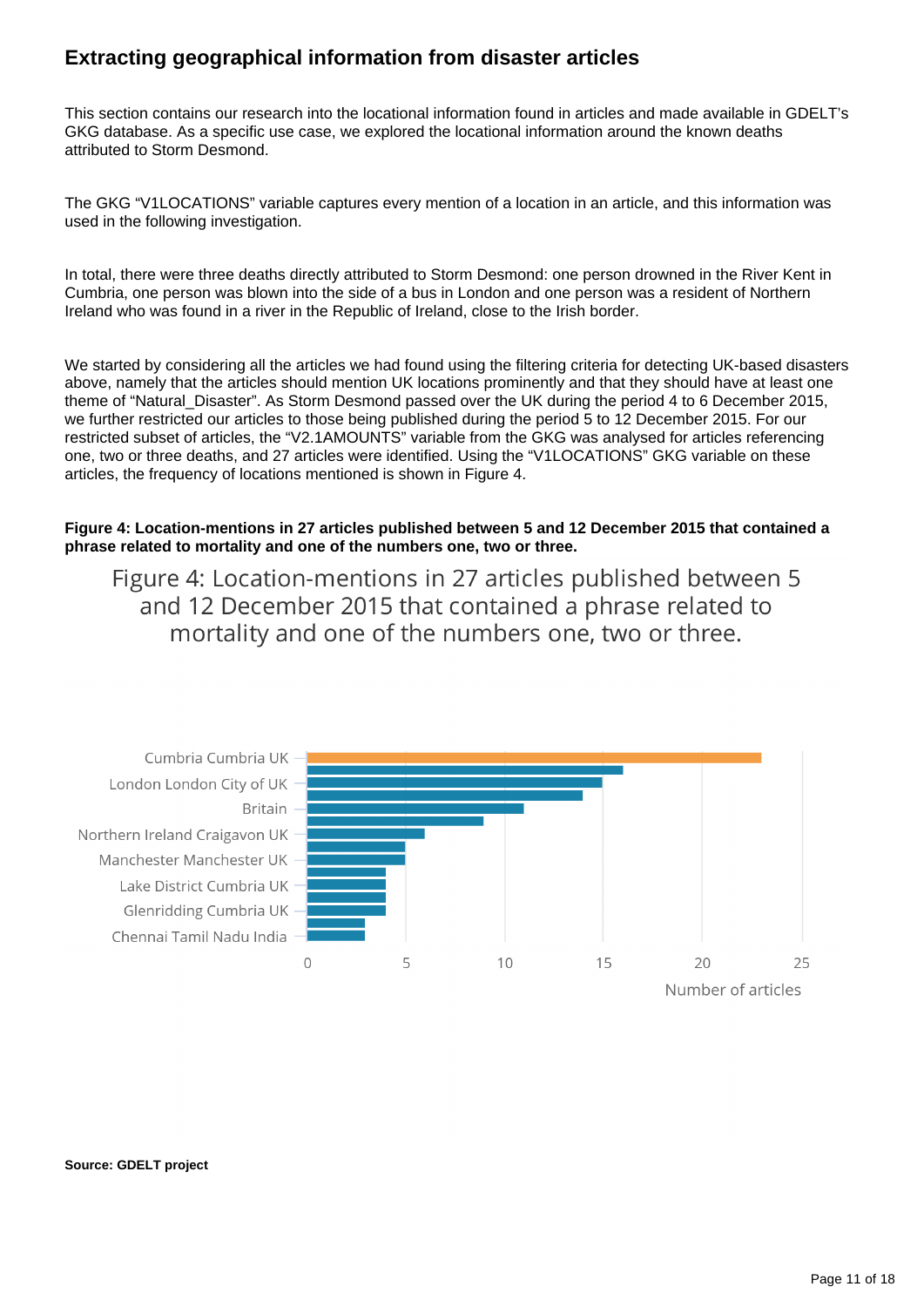The locations of each of the three deaths attributed to Storm Desmond were mentioned across the 27 articles as highlighted in Figure 4. However, article numbers were very small and without prior knowledge of the location of the deaths they would not have been distinguishable from the other locations mentioned.

#### **Issues with using the locations variable**

We identified a number of issues that imply the "V1LOCATIONS" variable needs to be treated with caution. These include the following:

- GDELT struggles with ambiguous location names, and gets some location name classifications wrong across several articles. For instance, GDELT classifies some UK locations as Australian because the place names overlap; it classifies the UK location "Aberfeldy in Perth And Kinross" as "Kinross, New South Wales, Australia".
- Country codes cannot be relied upon, so full country names need to be used. In the UK context, the code "UK" should not be used as a whole range of locations wrongly end up with this country code in GDELT. Examples include locations entries "1#Russia#UK#RS…" or "4#Berlin, Berlin, Germany#UK#GM16...".
- $\bullet$  A [2014 paper](https://doi.org/10.1177/2053168014539924)<sup>1</sup> on the micro-level study of political violence compared GDELT's location extraction to two hand-coded conflict event datasets. The researchers concluded "GDELT should be used with caution for geospatial analyses at the subnational level[.]… researchers studying local conflict processes may want to wait for a more reliable geocoding method".

GDELT also assigns geographical coordinates entries in the GKG "V1COUNTS", which represents a broad categorisation for an article, although it is unclear how the information is derived.

As introduced in Section 3, GDELT generally maps articles into the CAMEO framework in the "V1COUNTS" variable; each article most commonly belongs to an event categorised as "Affect", "Arrest", "Kidnap", "Kill", "Protest", Seize" or "Wound". Articles that do not have any information in the "V1COUNTS" variable might simply not have sufficient content to indicate that they are predominately discussing themes related to the CAMEO framework.

Our research used the "V1COUNTS" variable to identify all articles categorised as "Affect" to see if the locational impacts of UK-based disasters could be broadly identified. We used our initial sample of articles, published during November 2015 to Feb 2016, prominently referencing the UK and having a theme of "NATURAL\_DISASTER" as before.

A basic approach was chosen for this research. As each article can have more than one entry in the "V1COUNTS" variable, only the first entry categorised as "Affect" was selected, and its referenced UK location extracted for analysis. During this step, it became evident that the "V1COUNTS" variable has a comparatively poor coverage, as only 15% of articles had a least one entry, however the location extracted was more specific than the multiple available in "V1LOCATIONS".

Articles where the first entry categorised as "Affect" had the UK coordinates latitude 54 and longitude negative 2 were removed as this coordinate represents GDELT's default UK location. This pre-processing resulted in a total of 4,197 articles across the three-month period.

Figure 5 to 7 show the locations extracted from these articles, aggregated for each month of November 2015, December 2015 and January 2016. The size of the dots represents the number of articles referencing the specific location where they are situated on the maps. The maps highlight the dispersal of location across the UK as well as by time.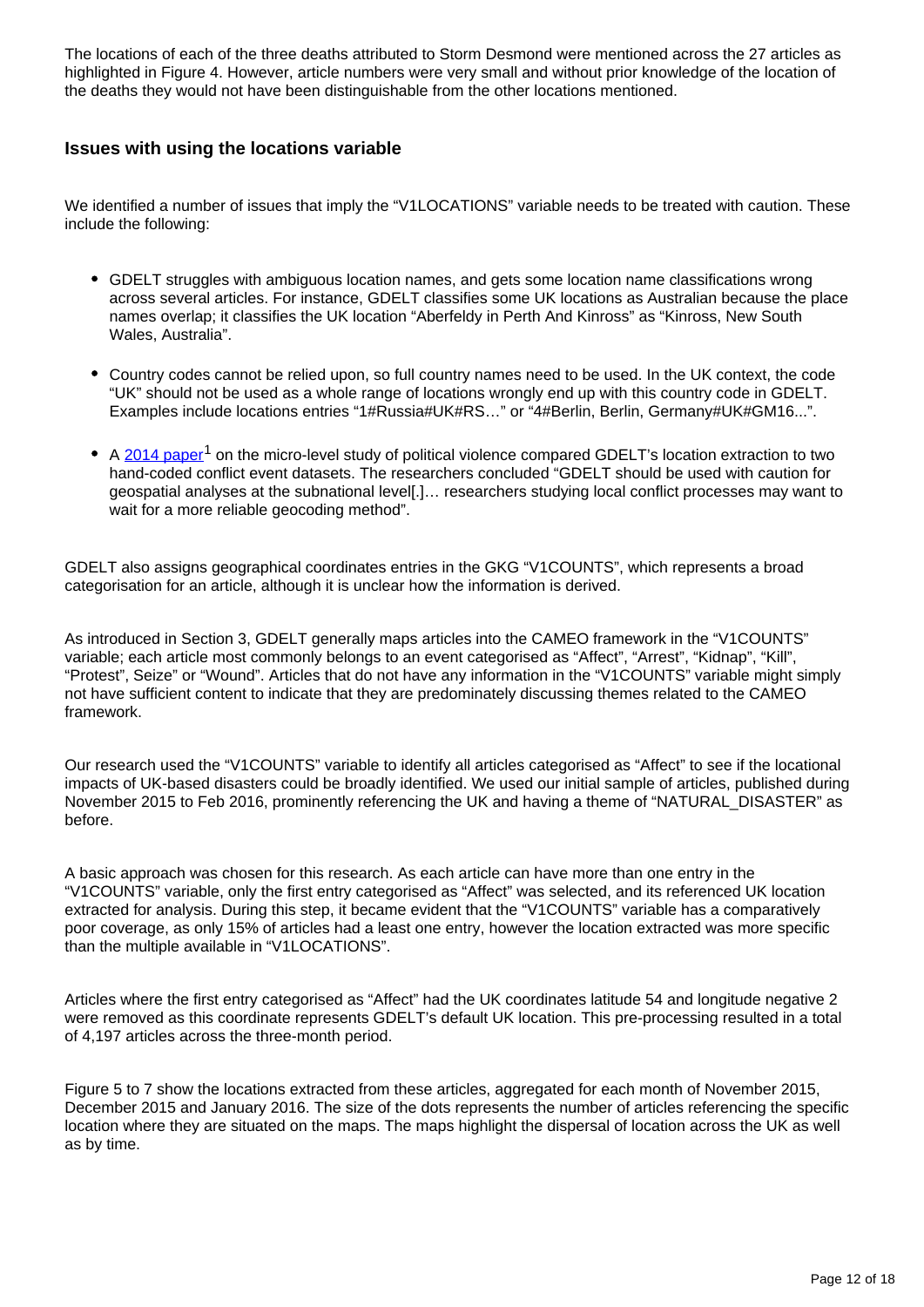There were relatively few articles about natural disasters in November 2015; Cumbria had the most with over 200. In December 2015, there were noticeably more such articles across the country, but especially in the North West area including Cumbria and the cities of Manchester and Leeds. London also featured prominently. In January 2016, the number of natural disaster articles reduced, although similar areas to December 2015 are still observed.

#### **Figure 5: Number of articles mentioning a specific location of a natural disaster**

**UK, November 2015,**



Source: GDELT Project (https://www.gdeltproject.org/)

Contains OS data © Crown copyright and database right 2019<br>Contains OS data © Crown copyright and database right 2019<br>Contains LPS Intellectual Property © Crown copyright and database right (2019). This information is lice of the Open Government Licence (http://www.nationalarchives.gov.uk/doc/open-government-licence/version/3). Graphic created by ONS Geography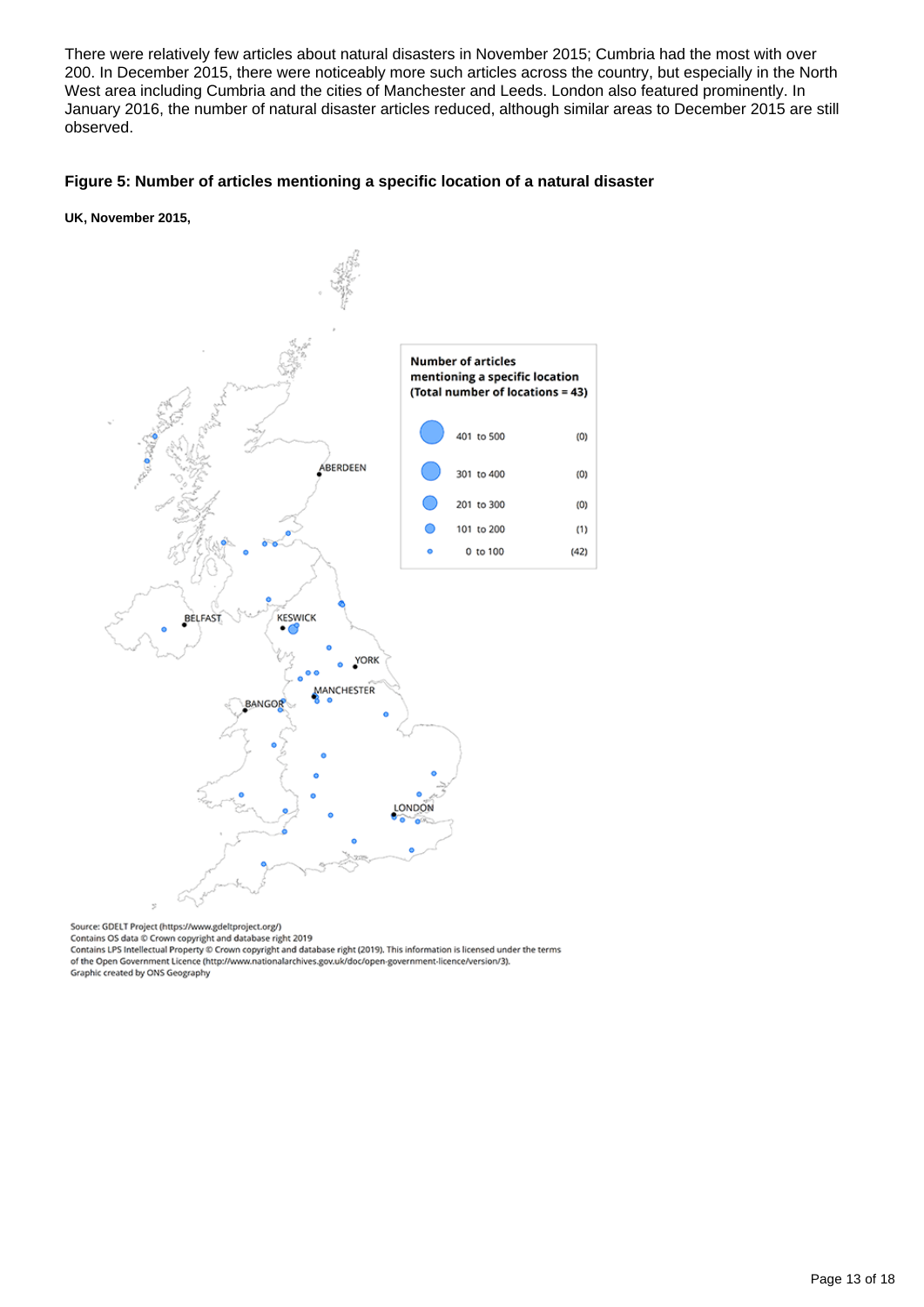#### **Figure 6: Number of articles mentioning a specific location of a natural disaster**

**UK, December 2015**



Source: GDELT Project (https://www.gdeltproject.org/)<br>Contains OS data © Crown copyright and database right 2019<br>Contains LPS Intellectual Property © Crown copyright and database right (2019). This information is licensed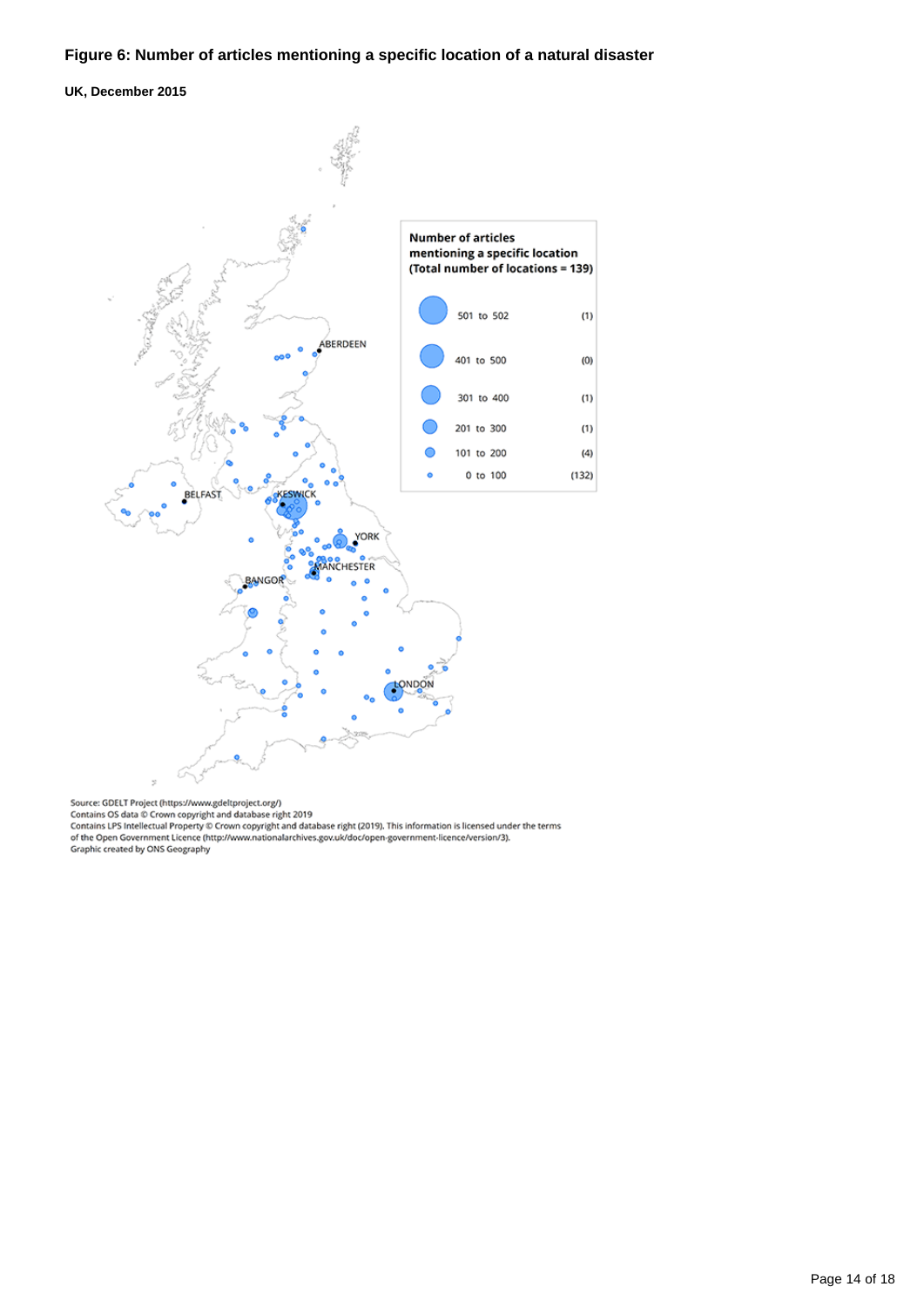#### **Figure 7: Number of articles mentioning a specific location of a natural disaster**

#### **UK, January 2016**



Source: GDELT Project (https://www.gdeltproject.org/) Contains OS data @ Crown copyright and database right 2019

Restricting data to articles published 4 to 12 December 2015 – the time frame around Storm Desmond – revealed the map in Figure 8. Here is it evident that locations in Cumbria are most prevalent among articles discussing natural disasters in the UK. This is consistent with locations recorded in the international Emergency Events Database (EM-DAT) for Storm Desmond: Lancashire, Cumbria district, Kendal, Keswick, Appleby and Hexham.

Figure 9 similarly shows the locations referenced in natural disaster articles during 24 to 31 December 2015, the period covering the major flooding after Storm Eva. Cumbria has fewer mentions, with the main urban areas around Manchester and Leeds taking precedence. Again, this is consistent with EM-DAT records, which cited the main affected areas to include the city of York, Lancashire, Greater Manchester, Humberside, North Yorkshire, South Yorkshire and West Yorkshire.

London is also notable in Figure 9 even though the flooding did not have a great impact there. This needs further investigation, specifically, whether London is mistakenly referenced for articles reporting on the flood in Lancashire and Yorkshire, or if other natural disasters were occurring there that got no mention in EM-DAT as their economic and social impact was too small.

Contains LPS Intellectual Property © Crown copyright and database right (2019). This information is licensed under the terms of the Open Government Licence (http://www.nationalarchives.gov.uk/doc/open-government-licence/version/3). Graphic created by ONS Geography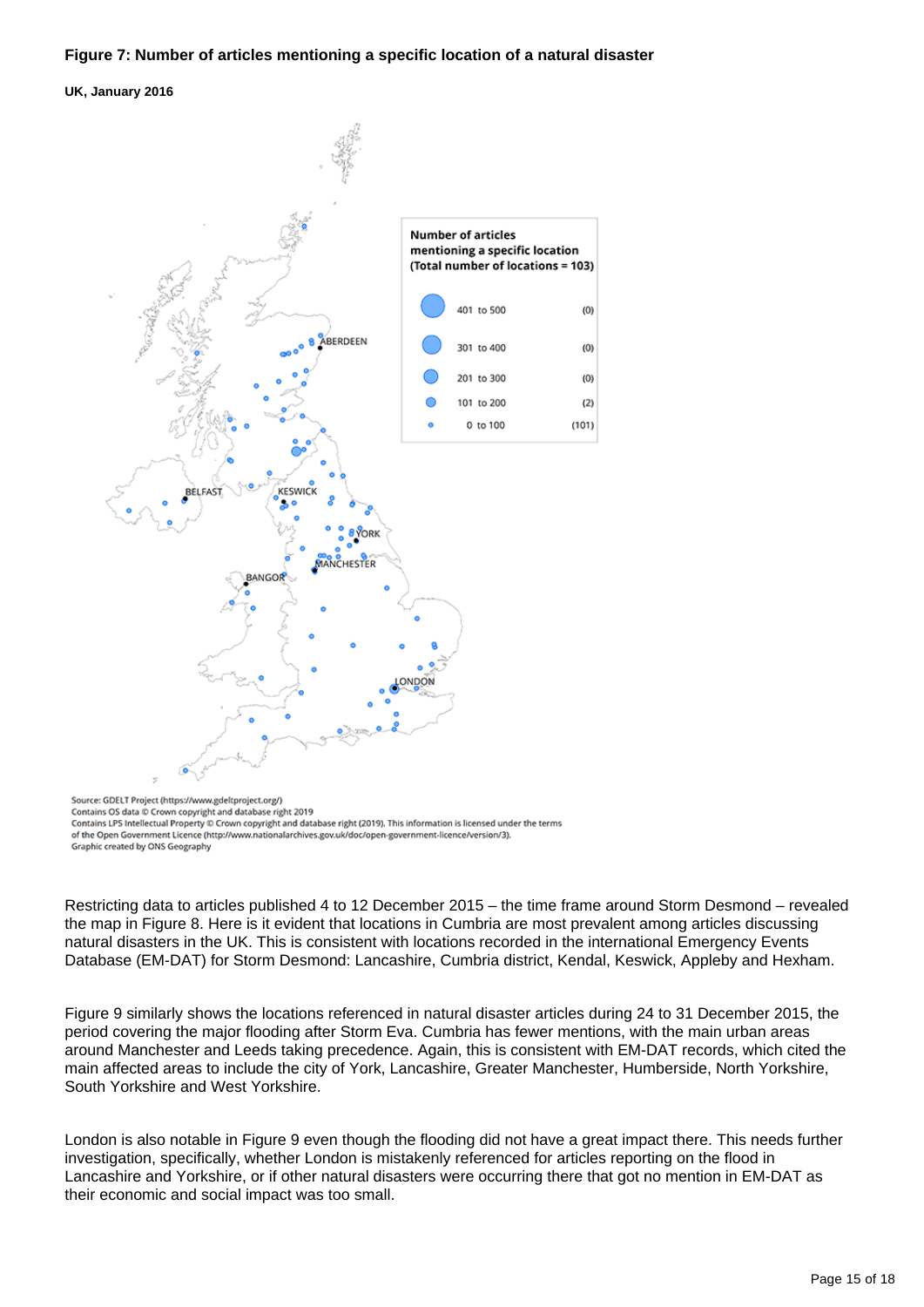#### **Figure 8: Number of articles mentioning a specific location of a natural disaster**

**UK, 4 to 12 December 2015**



Source: GDELT Project (https://www.gdeltproject.org/)

Source: Octaring OS data © Crown copyright and database right 2019<br>Contains OS data © Crown copyright and database right 2019<br>Contains LPS Intellectual Property © Crown copyright and database right (2019). This information Graphic created by ONS Geography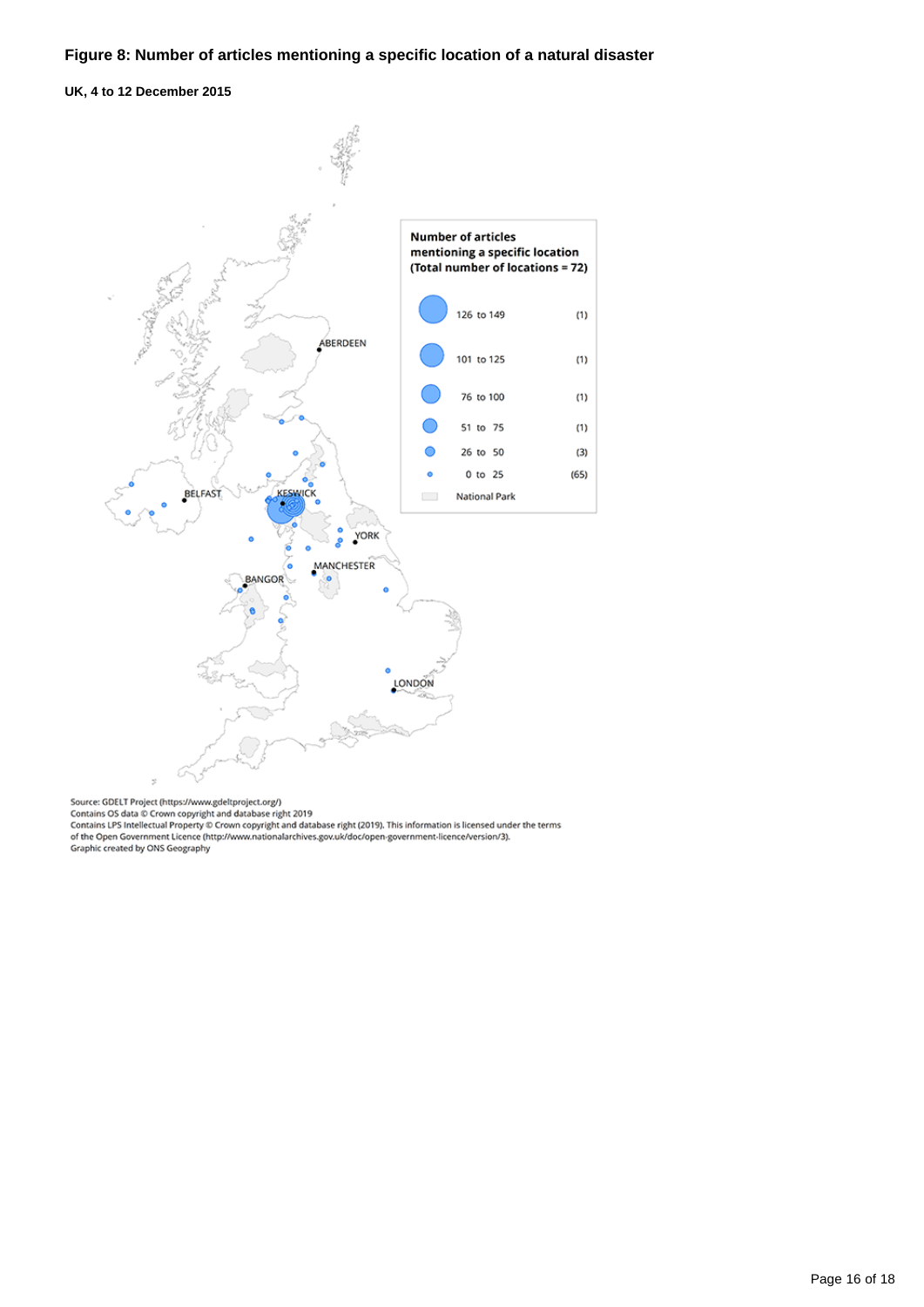**UK, 24 to 31 December 2015**



Source: Source (Note) of the commission of the state of the Source of the Contains OS data @ Crown copyright and database right 2019<br>Contains LPS Intellectual Property © Crown copyright and database right (2019). This info of the Open Government Licence (http://www.nationalarchives.gov.uk/doc/open-government-licence/version/3). Graphic created by ONS Geography

Summarising this investigation, the GDELT variable of "V1COUNTS" might be used to give a very timely indicative picture of the areas most affected by natural disasters. However, the more localised information contained in the "V1LOCATIONS" variable is harder to extract reliably, mainly because of an inability to accurately identify the context that each location is referring to, but also as the result of issues with the location coding within GDELT's algorithms.

#### **Notes for: Research findings: exploring UK-based natural disasters in the Global Knowledge Graph 2015 data**

1. Hammond, J., & Weidmann, N. B. (2014). Using machine-coded event data for the micro-level study of political violence. Research & Politics.